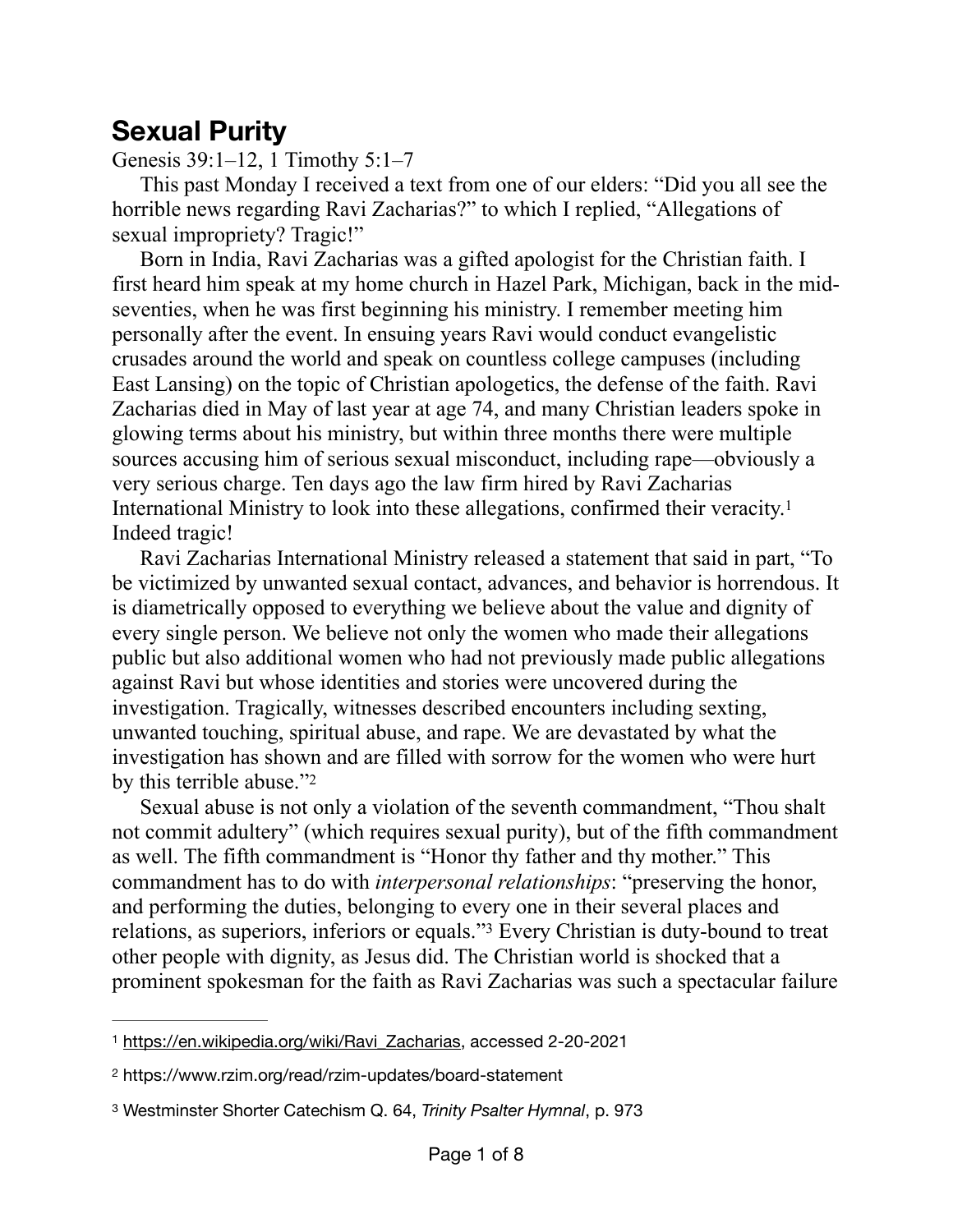in his personal life. Yet we know that all human beings are capable of the vilest sin. How we need the grace of Christ to conduct our lives appropriately in a fallen world!

Our sermon this morning will focus on the first two verses of our New Testament text, part of a letter from the aging apostle Paul to his protégé Timothy. This young pastor would need instruction concerning various matters: proper worship, qualifications for church officers, and how to treat various classes of individuals within a congregation. Paul's message is this: as a pastor, Timothy must not only *speak* the truth, but *live* the truth! He must "live a life beyond reproach, giving believers a standard to emulate.["](#page-1-0)<sup>[4](#page-1-0)</sup> This is a great need in the church in every age: leaders who not only know how to articulate the truth but actually *model* it, as did our Lord himself. Sadly, it is in this last area that Ravi Zacharias failed spectacularly. Publicly, he was a gifted apologist and communicator, but privately, an abuser of women. Indeed tragic!

<span id="page-1-1"></span>The first two verses of our text this morning give terse instructions concerning interpersonal relationships. Paul writes, "Do not rebuke an older man, but exhort him as a father, younger men as brothers, older women as mothers, younger women as sisters, with all purity." The main command in this sentence is "exhort." The basic meaning of this word in this context means *appeal to.* The Christian ministry involves both public and private duties. Paul "I have taught you publicly, and from house to house" (Acts 20:20). As he evangelizes, he *exhorts* people publicly and *appeals* to them in private. Public preaching is exhortation, emphatically urging his people to follow Christ. But on a personal level the Christian worker *appeals* to people, using a tone appropriate to each particular situation.

Paul uses family terms: "fathers," "mothers," "sisters," "brothers." The church is the "household of faith," the "family of God." Now Jesus could be very direct and confrontational when the occasion required it, such as when he confronted the Jewish leaders who were trying to entrap him in his words, or even when he rebuked the disciple Peter for suggesting that he should not go to Jerusalem to suffer and die. But when the person he was speaking to was receptive to the gospel, he could be very gentle. As the hymnwriter put it, "Thou hast the true and perfect gentleness."

So in the case of the young pastor Timothy, as he dealt with the older saints in his congregation he was not to "rebuke" them (the word in the original means *strike at*, *beat upon*). He should gently appeal to them as fathers and mothers in the faith—men and women who during their lifetimes have earned respect. Significantly, younger saints should be treated as sisters and brothers. Now in the

<span id="page-1-0"></span>[<sup>4</sup>](#page-1-1) English Standard Version, intro to 1 Tim.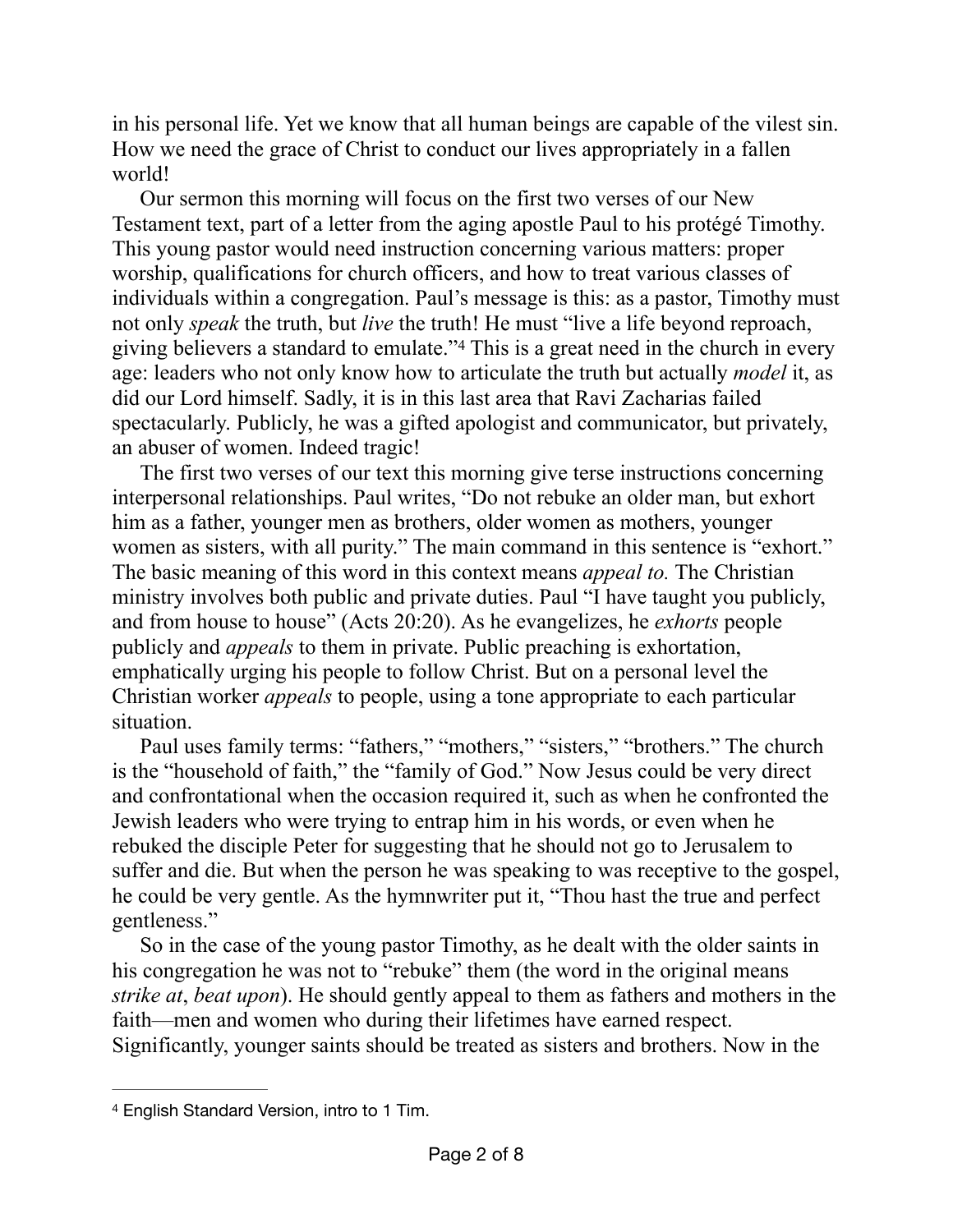providence of God I do not have a brother, but I do have two sisters. If one of them were about to do something foolish, I would not attack her with both guns blazing, I would not tear into her for the purpose of destroying her; rather, I would something like, "Sister, is that a wise course of action?" "A soft answer turneth away wrath." I would use gentleness, appealing to her as an adult, using reason.

It is significant for our topic this morning that in mentioning younger women, Paul adds "with all *purity*," a word associated with chastity and propriety. As the younger man Timothy related to younger women in the course of his ministry he was to be especially careful that his motives and actions at all times be *pure*. *Pure* refers to a product that is not mixed or adulterated with any other substance.

Many people appreciate the taste and health benefits of pure, extra virgin olive oil. But extra virgin olive oil is expensive; moreover, it is perishable and must be properly cared for and transported to preserve the flavor and health benefits. If extra virgin olive oil is adulterated with other, so-called vegetable oils, it will be cheaper, but not as good. Our son in the Middle East knows local growers who produce small batches of olive oil. He says, once you have tasted fresh extra-virgin olive oil from a local farmer you will be spoiled; the taste is so much better. Pure, extra-virgin olive oil is oil that is unmixed, not adulterated with any other substance. Let the buyer beware! Not everything that is labeled "extra virgin olive oil" is actually pure olive oil.

But with regard to how the Christian minister is to relate to the younger women of his congregation, he is to associate with them "as sisters, with all purity"—that is, with pure motives. His desire at all times must be to relate to them as Christ would, both expressing with his words and living out in his actions the selfsacrificing love that Christ has for his people. In a sexually-obsessed and sexuallyconfused culture, sexual purity really stands out. Sadly, in the case of Ravi Zacharias, there was a disconnect and contradiction between his words and his person. In other words, Ravi Zacharias was a hypocrite. All the good that he accomplished with his words was destroyed by his uncontrolled sexual appetite. He did not treat younger women as sisters, with all purity.

<span id="page-2-1"></span>**God is pure.** He is unadulterated, uncontaminated, unalloyed. He is the equivalent of sterling silver or 24-carat gold. He is pure. The patriarch Job recognized this. He said, "Shall mortal man be more just than God? shall a man be more *pure* than his maker?"<sup>5</sup> The answer is no, God our maker is absolutely pure.

<span id="page-2-0"></span>[<sup>5</sup>](#page-2-1) Job 4:17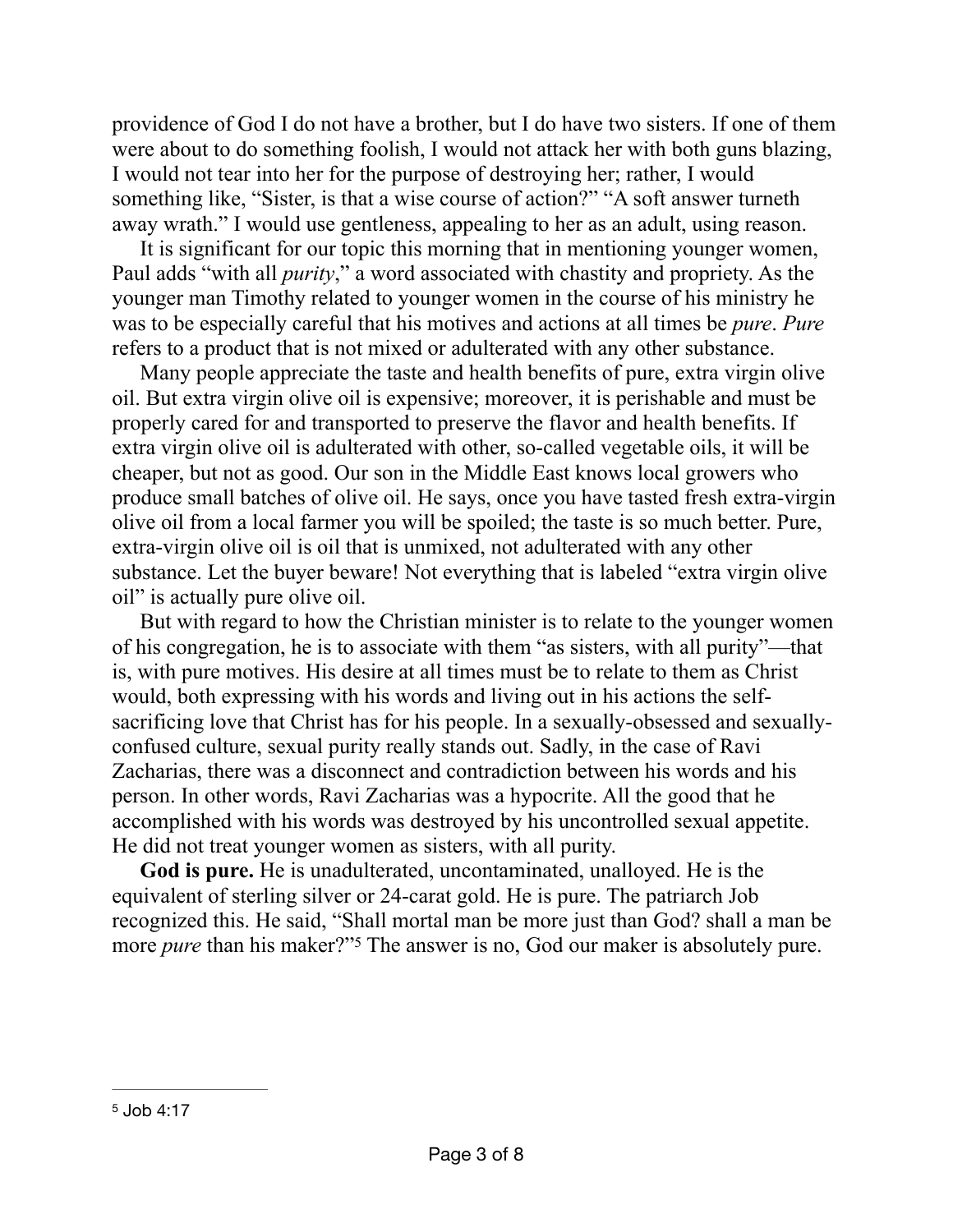<span id="page-3-4"></span>His word is pure. "The words of the Lord are *pure* words: as silver tried in a furnaceof earth, purified seven times."<sup>[6](#page-3-0)</sup> "The statutes of the Lord are right, rejoicing the heart: the commandment of the Lord is *pure*, enlightening the eyes."[7](#page-3-1)

<span id="page-3-6"></span><span id="page-3-5"></span>Only those who have "clean hands, and a *pure* heart"<sup>8</sup>[—](#page-3-2)that is, right actions born of proper motives—will enter heaven. No human being save Jesus Christ ever measured up perfectly to this high standard; that is why all of us need our sins to be washed away in his precious blood, and his perfect righteousness credited to our account. Brothers and sisters, no matter how circumspectly we have lived our life, we have all fallen short. Since none of us has clean hands and a pure heart in an absolute sense, we fail to meet God's standard, and we stand in need of a Savior. But in his mercy God provided the perfect Savior, the sinless one who alone possesses the requisite "clean hands and a pure heart." If we look to Christ in true faith, desirous of doing the good works that please God with clean hands and a pure heart, throughout all our days, as the fruit and evidence of our faith, then we can rest in his promise of eternal life. Through Christ we will ascend into the hill of the Lord and stand in his holy place.

The hymns and Psalms that we sing speak of this: "Rejoice, ye *pure* in heart"; "Wash me, make me *pure* within"; "The Lord's commandments all are *pure*"; "Jesus, thou art all compassion, *pure*, unbounded love thou art."

<span id="page-3-7"></span>Perhaps at no point is purity more elusive than in the matter of sexual purity. God created us as sexual beings. The survival of the human race is dependent on this. When man fell in the garden of Eden, at that moment he died spiritually; he became alienated from God. But from that moment on he began to die physically as well. The Scriptures record this process poetically in the words "we all do fade as a leaf."<sup>[9](#page-3-3)</sup> All of us begin life as a zygote, a single cell joined from the fusion of the male sperm and the female egg. We grow and develop and finally reach our physical and biological prime—imagine the beauty of a bride on her wedding day, glorious, radiant, resplendent. But at some point in our twenties or early thirties we pass our prime; we begin to decline. I remember our children and their classmates as bright-eyed high schoolers; now they and their friends are beginning to look middle aged; in a few years they will look old.

God made us as sexual beings. Sexual intimacy is a gift from our wise heavenly Father, but it is to be used always in a manner that is pleasing to him. "Marriage is honorable in all, and the bed undefiled: but whoremongers and adulterers God will

- <span id="page-3-1"></span>[7](#page-3-5) Ps. 19:8
- <span id="page-3-2"></span>[8](#page-3-6) Ps. 24:4
- <span id="page-3-3"></span>[9](#page-3-7) Isa. 64:6

<span id="page-3-0"></span>[<sup>6</sup>](#page-3-4) Ps. 12:6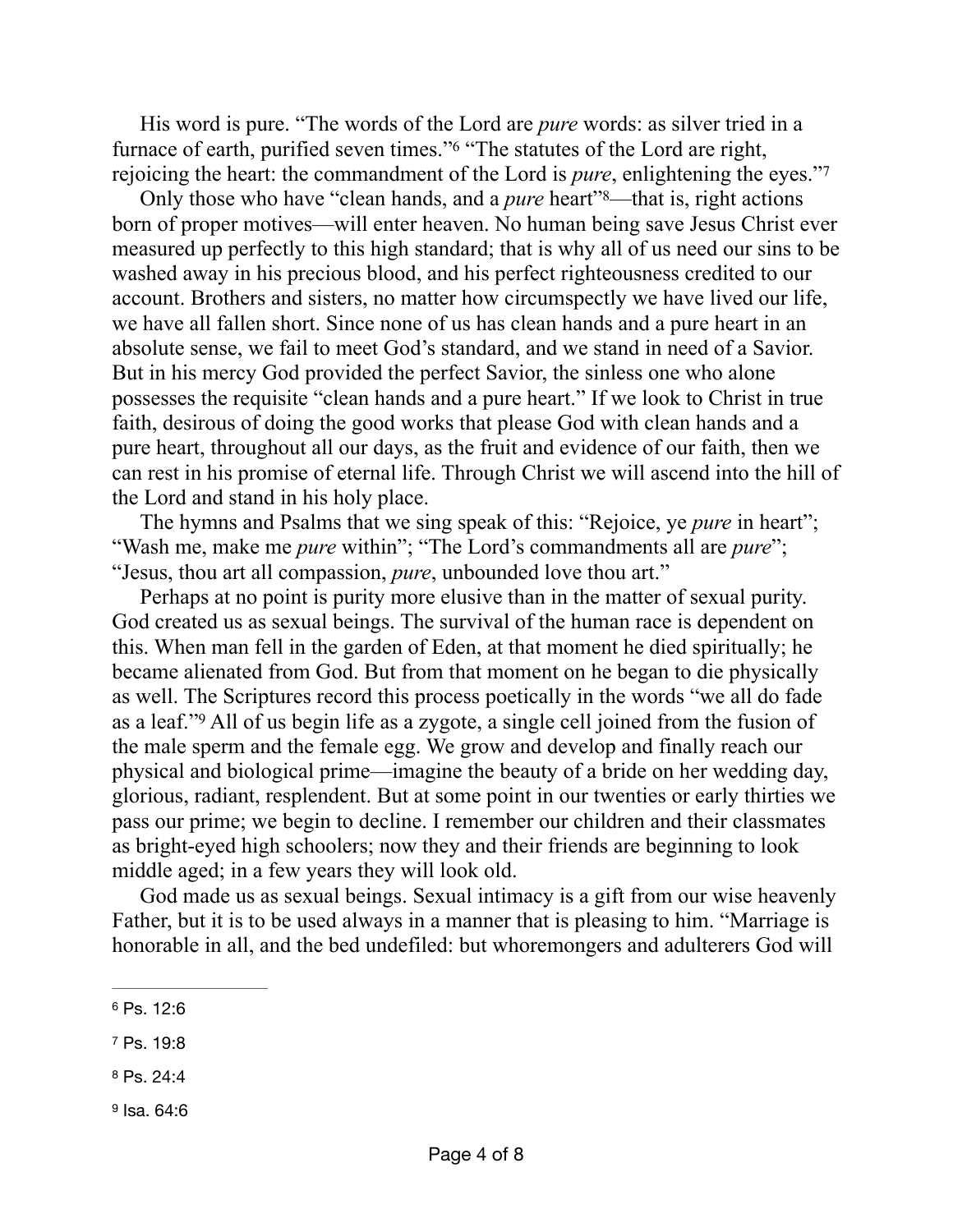<span id="page-4-3"></span>judge" (Heb. 13:4). The seventh commandment is "Thou shalt not commit adultery." As we saw this morning in our reading from the law, "God condemns all unchastity … we should therefore detest it wholeheartedly and live decent and chaste lives … We are temples of the Holy Spirit, body and soul, and God wants both to be kept clean and holy. That is why God forbids all unchaste actions, looks, talk, thoughts, or desires …"[10](#page-4-0) God wants all of us to live lives of chastity *before* marriage, and purity and faithfulness *in* marriage. But we live in a sex-obsessed culture where pornography is readily available. How can we live pure, Godhonoring lives? Only by acknowledging our utter dependence on Christ, our Savior. Only through Christ will we receive the power to say no to sin and yes to godliness; only through Christ will we obtain the fruit of his Spirit, which is selfcontrol.

The enemies of the gospel say that sexual experimentation is unavoidable. Young people are going to experiment with premarital sex; they are going to have a number of sex partners, both male and female, both heterosexual and homosexual. There's nothing we can do about it. Recently a young man in England reportedly abandoned the mother of his two children while the woman was in the hospital giving birth to the couple's second son. This man abandoned his girlfriend for his girlfriend's *mother*—his children's *grand*mother. The reporter ventured that he might be the worst father ever! But why not, if sexual experimentation is just a part of nature? Wasn't the young man in England just living out the immorality so prevalent in today's world? The world says that sexual experimentation is unavoidable, that the only hope for our young people is to educate them, to teach them to have "safe sex," to use condoms and contraceptives. But Jesus is our example.

<span id="page-4-4"></span>Think of it! The Lord Jesus Christ is the God-man; he is both fully divine and fully human. He is the eternal Son of the Father, absolute deity. He is also the son of the Virgin Mary, fully human. He was "conceived by the power of the Holy Ghost, in the womb of the virgin Mary, of her substance. So that two whole, perfect, and distinct natures, the Godhead and the manhood, were inseparably joined together in one person." He is "very God, and very man, yet one Christ, the only Mediator between God and man.["](#page-4-1)<sup>[11](#page-4-1)</sup> Jesus of Nazareth lived to be about 33 years of age. During this time he grew and developed and reached his physical prime, sexual maturity. He "was in all points tempted like as we are, yet without sin.["](#page-4-2)<sup>[12](#page-4-2)</sup> The Lord Jesus experienced sexual temptation, but he overcame it and was victorious over it through the power of his Holy Spirit. The fact that Jesus Christ,

<span id="page-4-5"></span><span id="page-4-0"></span>[<sup>10</sup>](#page-4-3) Heidelberg Catechism Lords Day 41, *Trinity Psalter Hymnal*, p. 892

<span id="page-4-1"></span>[<sup>11</sup>](#page-4-4) WCF 8.2

<span id="page-4-2"></span>[<sup>12</sup>](#page-4-5) Heb. 4:15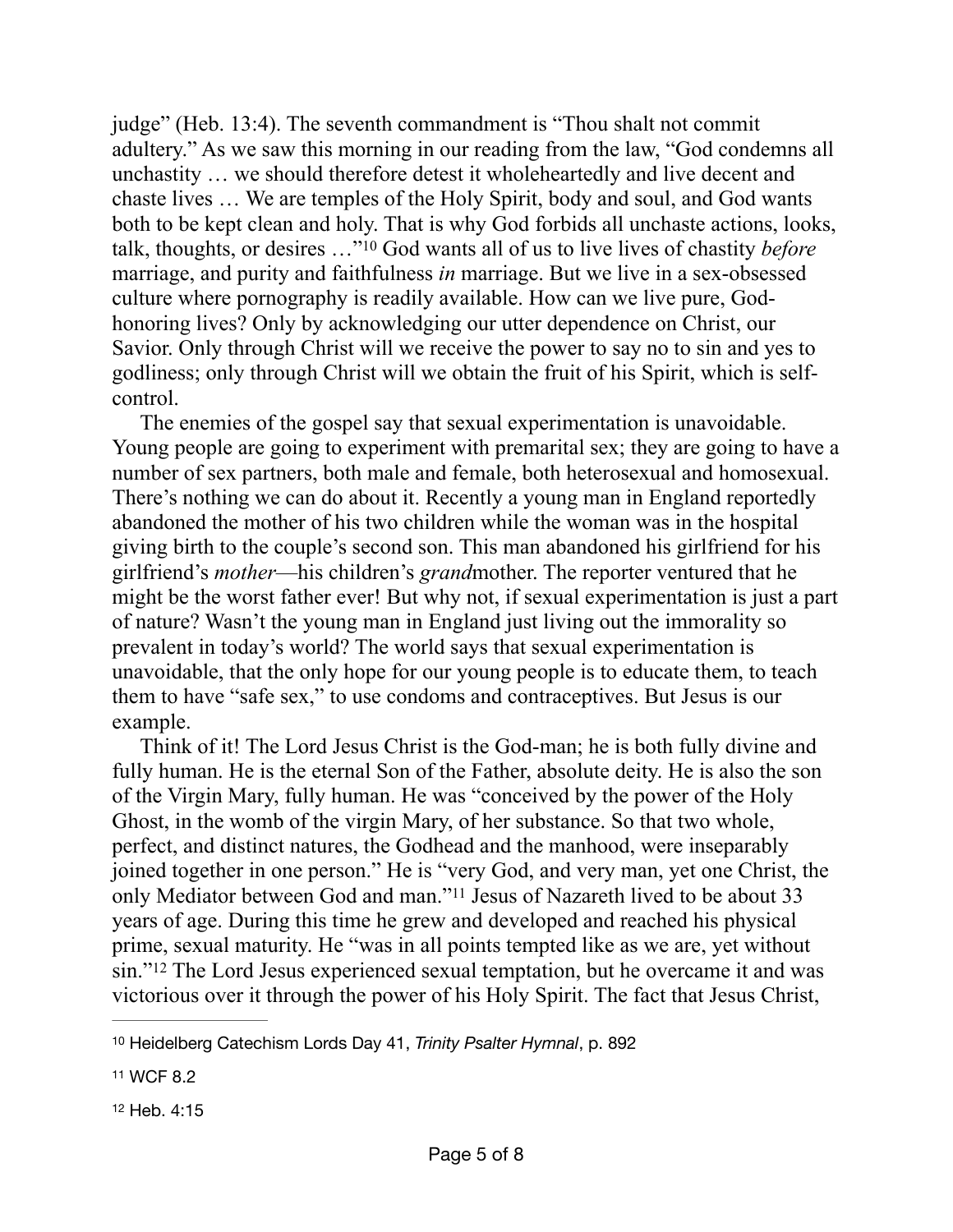the perfect man, was victorious over sexual temptation proves that victory is attainable. But it can only be attained through the power of Christ.

Sexual temptation may be strongest in older teens and young adults, whose hormones are raging, but it is not unheard of in older people either—just witness the fall of Ravi Zacharias, who apparently kept up his sexual indiscretions even to his later years. Altogether different was Joseph, who had been sold into slavery in Egypt by his treacherous brothers. Although he was all alone in a strange land, far from the worshipping community and the means of grace, far from the oversight of godly elders, he withstood powerful sexual temptation and bore witness to God's truth, telling his master's wife, "How can I do this great wickedness, and sin against God?" (Gen. 39:9). And when she ordered him, "Lie with me," he left his garment in her hand, and fled, and ran outside (v. 12). Joseph, in the face of fierce temptation, took decisive action to avoid sexual impurity. And God blessed him for it.

**How can we achieve sexual purity?** First, we must admit that we are vulnerable, no matter what our age. Even persons born again through the regenerating work of the Holy Spirit are subject to sexual temptation. When we are in Christ, "all things are become new" (2 Cor. 5:17). We have a whole new motivation. Before our conversion we were dead in sin, enemies of God, seekers only of our own pleasure. But after we are born again, Christ's power is at work within us. Our job, 24 hours a day, is to work out our own salvation with fear and trembling, knowing that it is God who works in us both to will and to do of his good pleasure (Phil. 2:12–13). We are to "mortify our members," putting to death the "old man," the old principle by which we formerly lived.<sup>[13](#page-5-0)</sup> We are to consider ourselves dead to sin but alive unto God through Jesus Christ our Lord[.14](#page-5-1)

<span id="page-5-5"></span><span id="page-5-4"></span>Spiritual victory will not come instantly, but it *will* come as we do these things. We must realize that no temptation has overtaken us that is not common to man. God is faithful, and he will not let us be tempted beyond our ability, but with the temptation he will also provide a way of escape, that we may be able to endure it[.15](#page-5-2) This is the victory that overcomes the world: our faith.[16](#page-5-3)

<span id="page-5-7"></span><span id="page-5-6"></span>One great blessing that our wise heavenly Father gave the human race is marriage. "The Lord God said, 'It is not good that man should be alone; I will make him a helper comparable to him.'" The apostle Paul taught that "because of sexual immorality, let each man have his own wife, and let each woman have her

<span id="page-5-0"></span>[<sup>13</sup>](#page-5-4) Col. 3:5

<span id="page-5-1"></span>[<sup>14</sup>](#page-5-5) Rom. 6:11

<span id="page-5-2"></span>[<sup>15</sup>](#page-5-6) Cf. 1 Cor. 10:13 ESV

<span id="page-5-3"></span>[<sup>16</sup>](#page-5-7) 1 John 5:4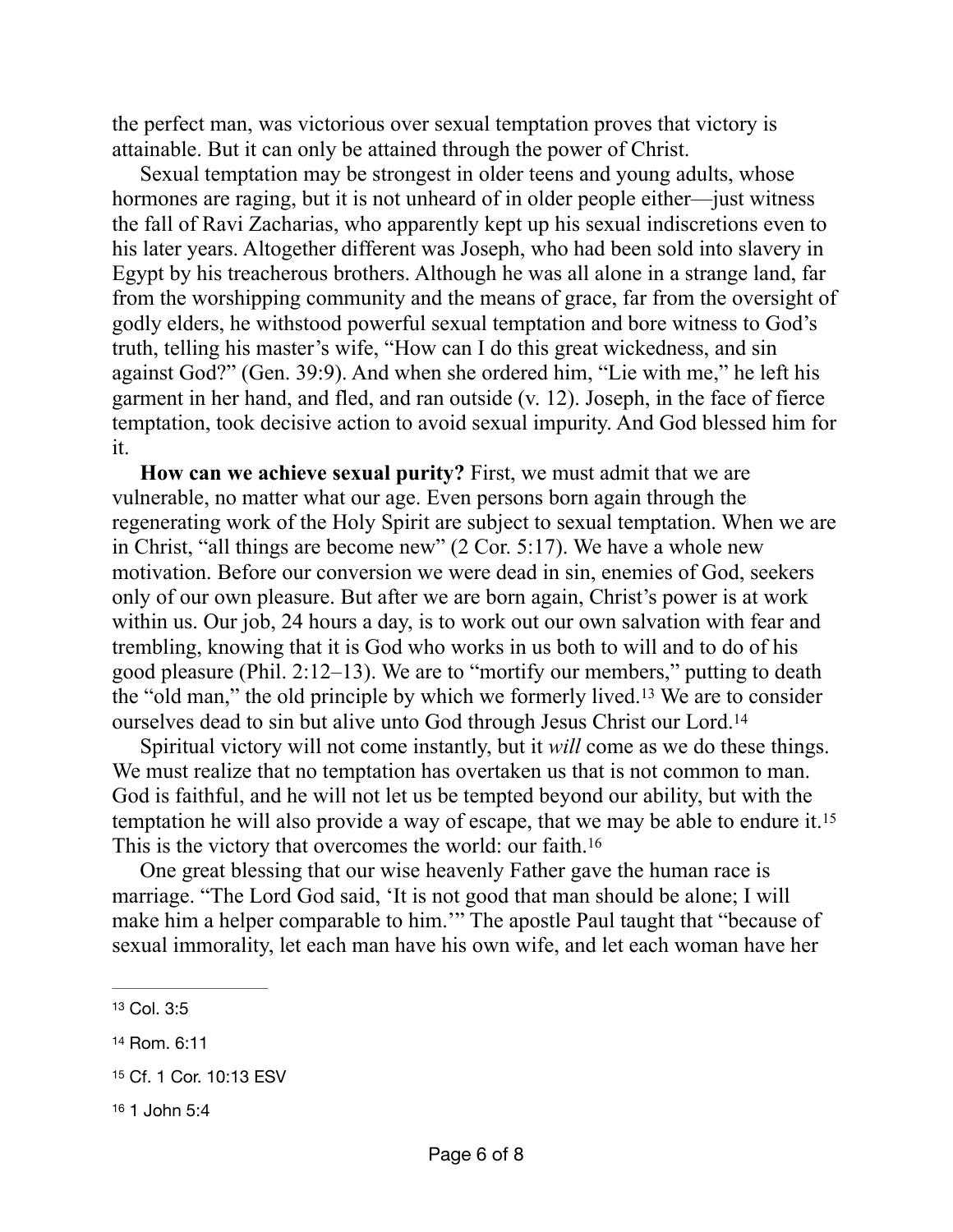own husband. Let the husband render to his wife the affection due her, and likewise also the wife to her husband" (1 Cor. 7:2–3). If a Christian man and woman commit to each other and remain faithful to each other and show affection and mutual love to one another, living in holy wedlock throughout their days, then the problem of sexual purity is largely solved. But a husband and wife need to work at their marriage, speaking lovingly to one another, and being quick to forgive. A good marriage doesn't just happen; both partners must work at it. The husband is advised, "Let your fountain be blessed, and rejoice with the wife of your youth. As a loving deer and a graceful doe, let her breasts satisfy you at all times; and always be enraptured with her love. For why should you, my son, be enraptured by an immoral woman, and be embraced in the arms of a seductress?" (Prov. 5:18–20). Ravi Zacharias ignored this advice and made shipwreck of his ministry.

Jesus taught that "whosoever looketh on a woman to lust after her hath committed adultery with her already in his heart" (Matt. 5:28). What does it mean to look at another person with lust? It means to indulge your fantasy, to imagine being in bed with him or her, imagining what a sexual relationship with that person might feel like. O Christian, do not go there! The penalty is everlasting destruction. Your Savior warned, "If thy right eye offend thee, pluck it out, and cast it from thee: for it is profitable for thee that one of thy members should perish, and not that thy whole body should be cast into hell" (Matt. 5:29). Whenever you are tempted to indulge in lust, go instead to God in prayer. Confess your faults to him. Ask for the forgiveness freely offered in Christ. Commit yourself to think God's thoughts after him, to mediate on his holy word. Seek out good and godly companions who can pray for you and hold you accountable. Seek the assistance of your exalted Savior, who sits at the Father's right hand making intercession for the saints according to God's perfect will. Remember what he said to Simon Peter, the man of great ability who would later betray him: "Simon, Simon, behold, Satan hath desired to have you, that he may sift you as wheat: but I have prayed for thee, that thy faith fail not" (Luke 22:31–32).

God's will for each of our lives is sexual purity. "This is the will of God, your sanctification: that you should abstain from sexual immorality; that each of you should know how to possess his own vessel in sanctification and honor, not in passion of lust, like the Gentiles who do not know God; that no one should take advantage of and defraud his brother in this matter, because the Lord is the avenger of all such, as we also forewarned you" (1 Thess. 4:3–6).

So here, beloved, is God's will, not just for a young pastor in Paul's day, but for all of us: "Do not rebuke an older man, but exhort him as a father, younger men as brothers, older women as mothers, younger women as sisters, with all purity." Let